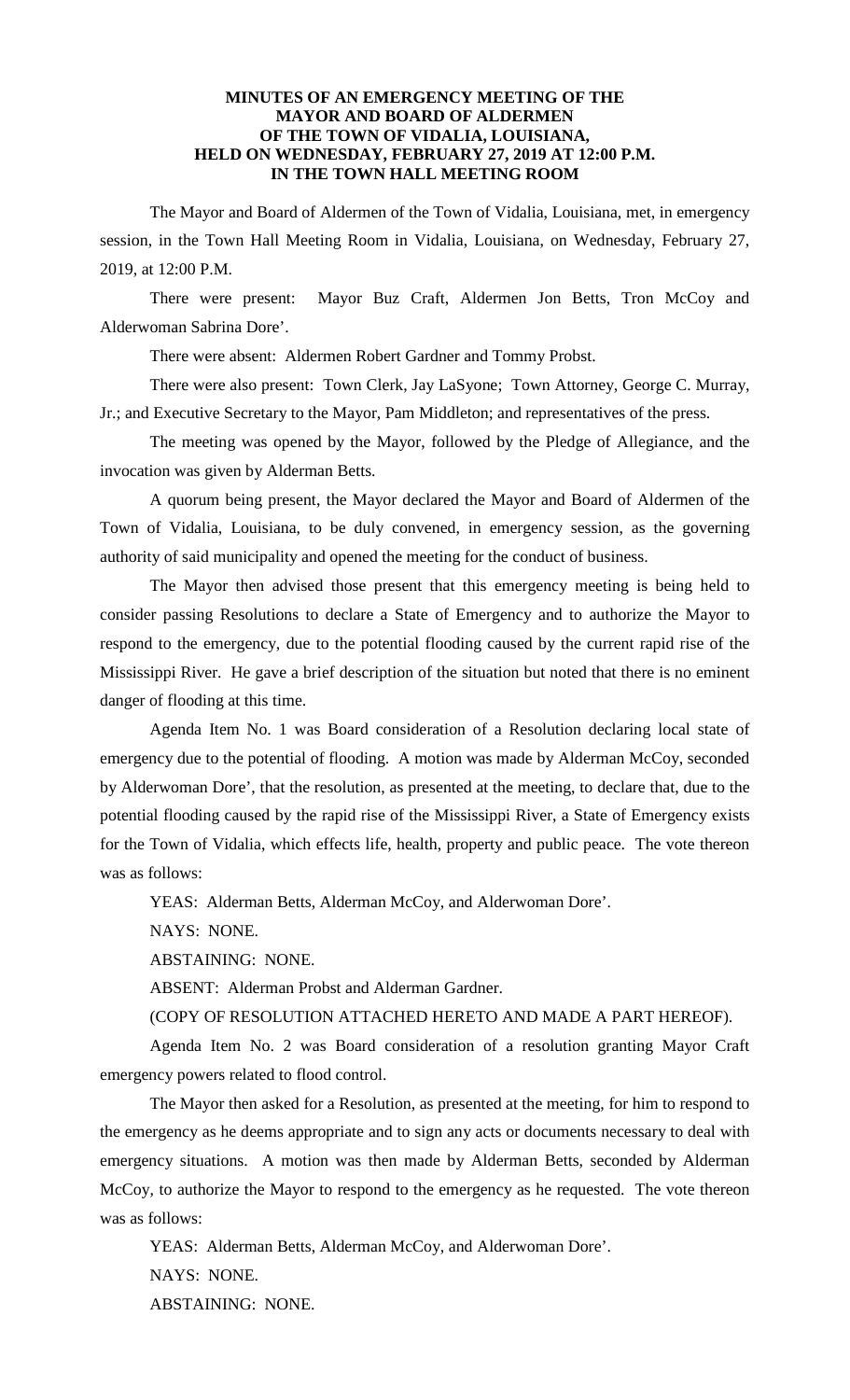ABSENT: Alderman Probst and Alderman Gardner.

(COPY OF RESOLUTION ATTACHED HERETO AND MADE A PART HEREOF).

The Mayor then noted that there was no further business on the agenda, and on motion of Alderman Betts, seconded by Alderman McCoy, and unanimously carried by those present, the meeting was adjourned.

 $\frac{1}{s}$  Jay LaSyone JAY LASYONE, CLERK BUZ CRAFT, MAYOR

 $\frac{|s|}{|BUC}$  Craft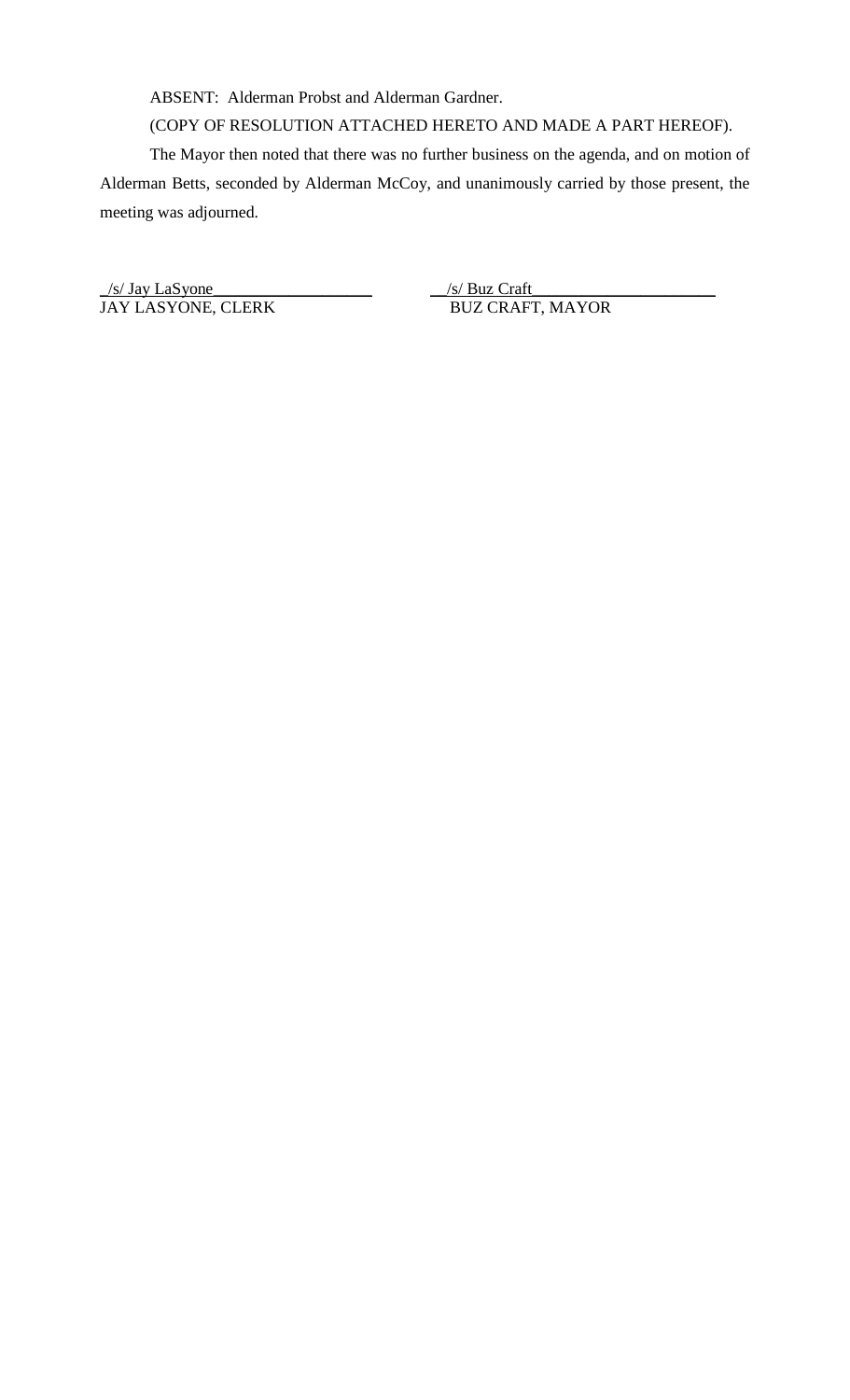The following resolution was offered by Alderman McCoy and seconded by Alderwoman Dore':

## **RESOLUTION**

## DECLARATION OF EMERGENCY/DISASTER BY MAYORS

# VIDALIA, LOUISIANA: LOCAL DECLARATION OF A STATE OF EMERGENCY

**WHEREAS,** the Town of Vidalia, Concordia Parish, State of Louisiana, is

presently faced with an emergency due to the potential flooding caused by the rapid rising of the Mississippi River, beginning February 22, 2019, and continuing until further notice, and the Town of Vidalia, State of Louisiana, wishes to declare a State of Emergency in accordance with the provisions of the State Emergency Management Law, and wishes to utilize its resources to the fullest extent; and

**NOW, THEREFORE, BE IT RESOLVED** by the Town of Vidalia, Concordia Parish, Louisiana, convened in Emergency Session, that it does hereby declare that, under the authority of the laws of the State of Louisiana, a state of emergency exists in the Town of Vidalia, State of Louisiana, due to the potential flooding disaster which affects life, health, property and public peace.

The above RESOLUTION was adopted at the February 27, 2019, emergency meeting and the vote was recorded as follows:

YEAS: Aldermen Betts, McCoy and Alderwoman Dore'.

NAYS: NONE.

ABSTAINING: NONE.

ABSENT: Alderman Probst and Alderman Gardner.

And the resolution was declared adopted on this the 27th day of February, 2019.

 /s/ Jay LaSyone \_\_\_\_\_\_\_\_\_\_ \_\_\_/s/ Buz Craft JAY LASYONE, CLERK BUZ CRAFT, MAYOR

\_\_\_\_\_\_\_\_\_\_\_\_\_\_\_\_\_\_\_\_\_\_\_\_\_\_